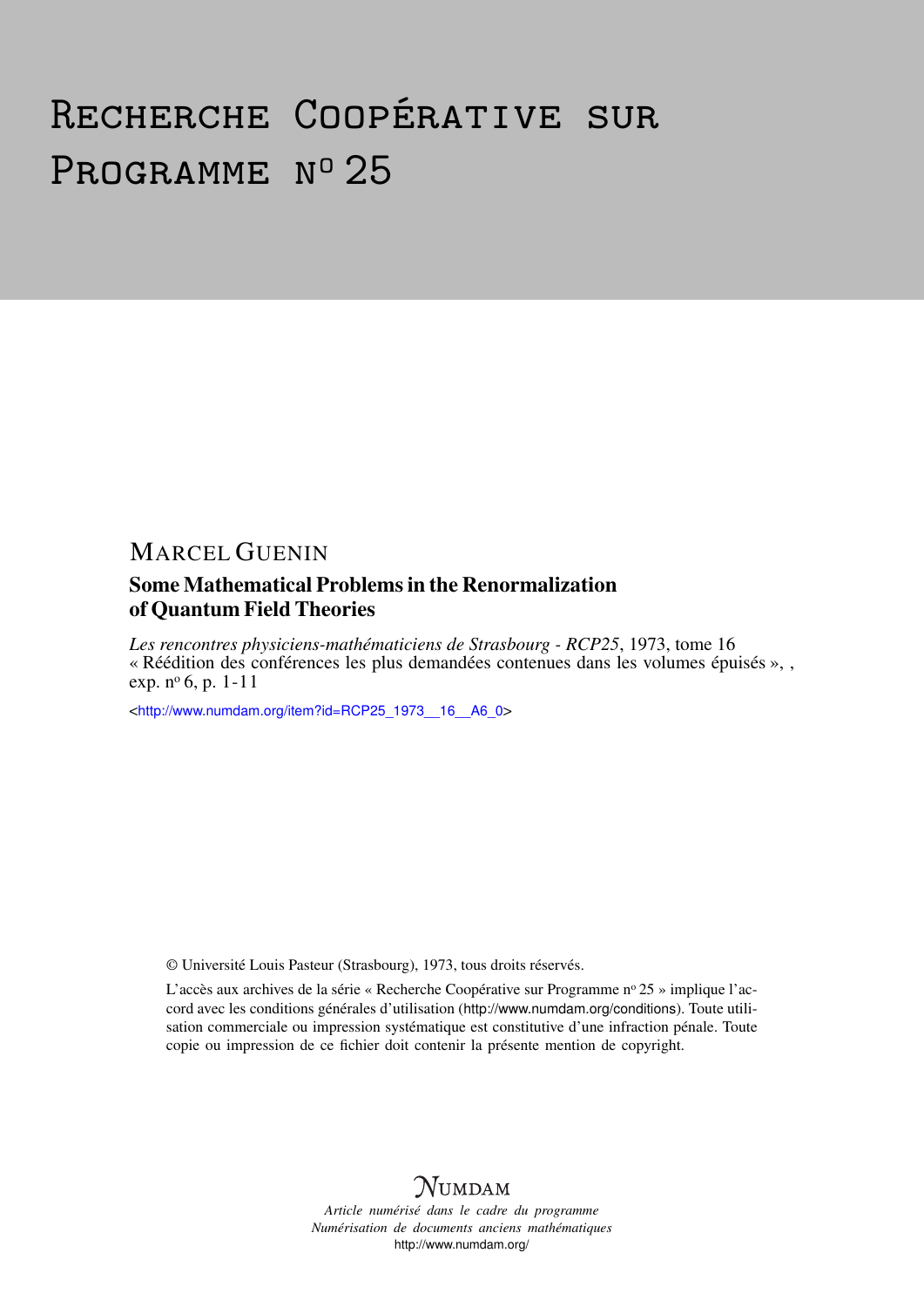000 0 000

SOME MATHEMATICAL PROBLEMS IN THE RENORMALIZATION OF QUANTUM FIELD THEORIES

by

Marcel GUENIN

000 0 000

Institute for Theoretical Physics

University of Geneva

 $\ast$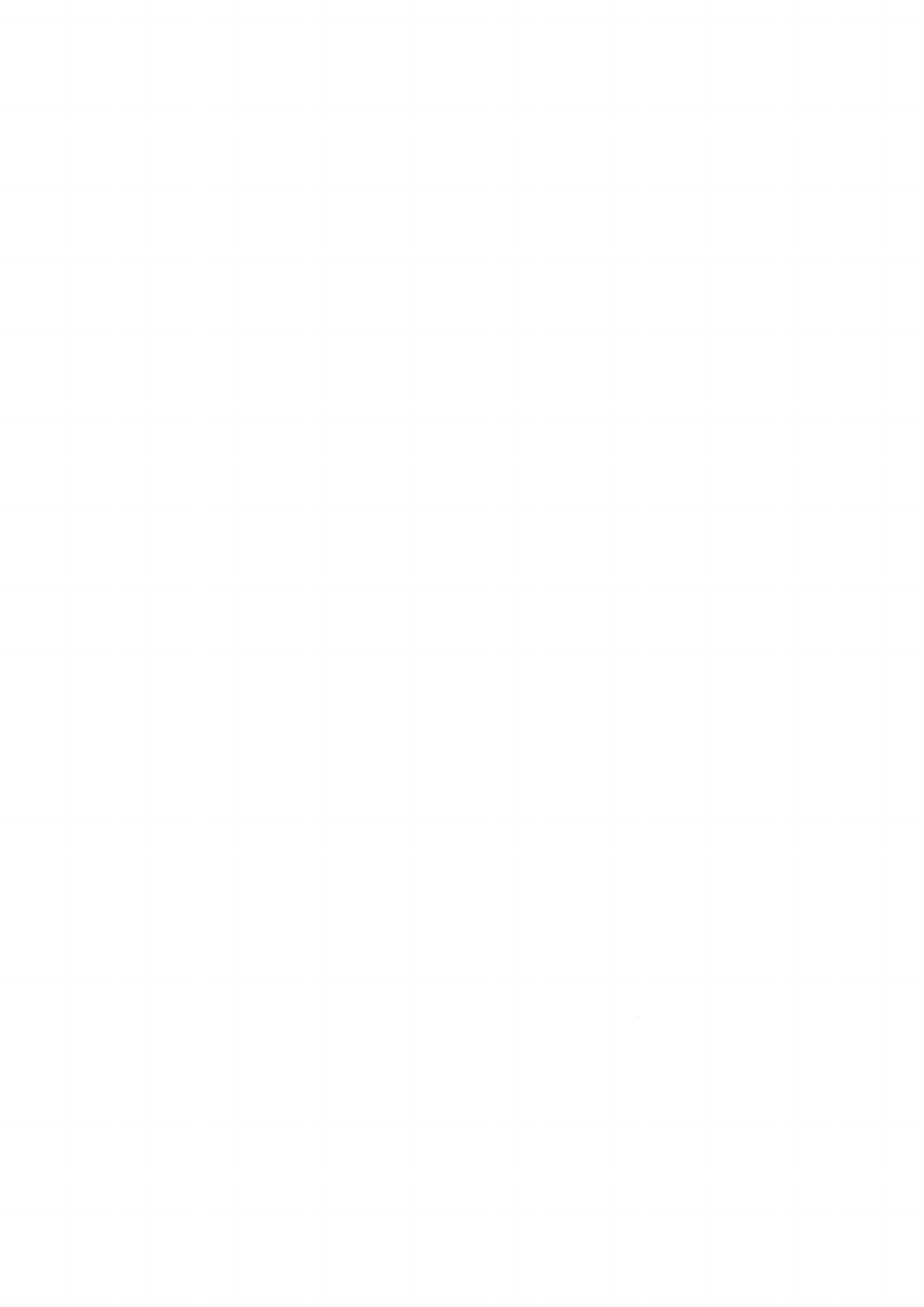#### § 1. INTRODUCTION.

Despite the pompous title of this talk, we are going to speak only of relatively trivial things and for those of you who did listen to my talk in Varenna last Summer, they don't have to blame themselves if, by any chance, they again don't understand me, the content of the talk is completely different.

The purpose of this talk is to show to those of you who have tried to study the Varenna lectures of Glimm and Jaffre, that quite a lot of the problems which appear in considering interesting field theories are already present in the case of the relatively trivial quadratic interactions. For those of you who have no idea of the little games we are playing at, I hope it can serve as an elementary introduction.

The model we shall consider here is the renormalization of a free field, both the mass and the field strength renormalization. Before I go any further, let me state many persons in Geneva have learn playing with these problems and other ones and in particular, that my assistant J.P. Eckmann has done a good part of the work I shall report upon.

To recall the general lines of the program ,one first considers the quasi-local C -algebra *-Ju* generated by the free field operators with compact support. The time evolution is then considered abstractly as an 1-parameter abelian group of automorphisms  $\sigma_{+}$  of  $\mathcal{J}_{+}$ . If the theory is the theory of a free field, these automorphisms are generated in the Fock representation by unitary operators, the infinitesimal generator of which is  $H_{\alpha}$ , the free Hamiltonian.

Most of the problems of quantum field theory have their root in the fact that whenever we want to have a theory with an non-trivial interaction, the total Hamiltonian  $H = H_{\sim} + H_{\rm g}$  is not defined as an operator on th Fock space  $\forall y$ . This means in practice that we have to find some other way of generating the automorphisms representing the time evolution. The basic idea

\* Talk given November 22,1968 atthe7th meeting between physicists and mathematicians organized by the department of mathematic of the University of Strasbourg.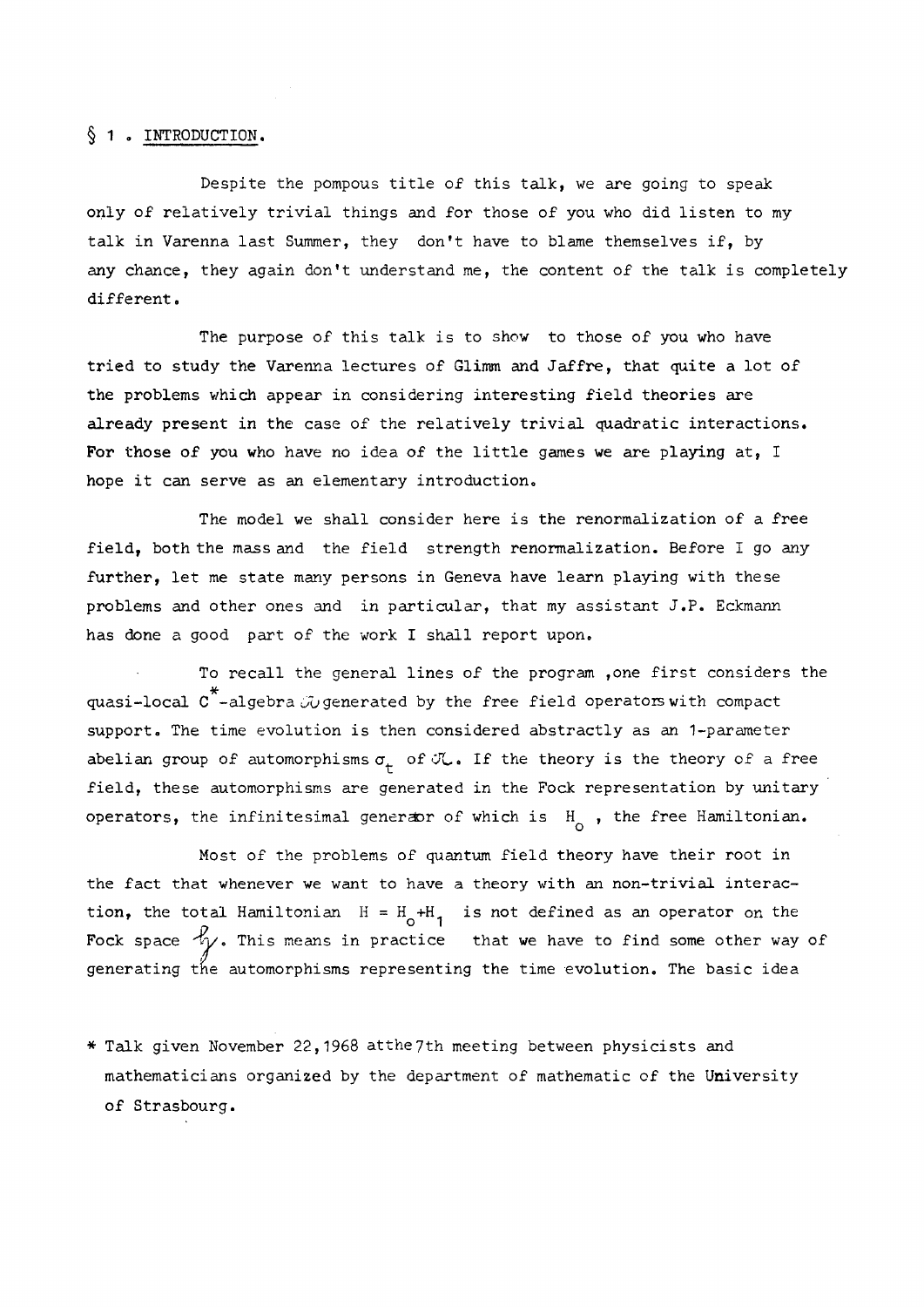is to butcher the theory, in introducing as many cut-offs as necessary so that to make the Hamiltonian well defined, to generate the automorphism with that butchered Hamiltonian, and then to remove the various cut-offs, considering the limit of the automorphisms, and not the limit of the Hamiltonian since we know that this last one doesn't exist.

Unfortunately the situation is not quite as simple. One of the main difficulty is the one I did try to make clear in my Varenna lectures, namely that in the case one has to admit an infinite field strength renormalization the algebra*c/L* in the limit of no cut-offs also changes one has a contraction of the algebra cluve started with.

In other words if  $\sigma_{\Lambda t}$  are the cut-off  $\Lambda$  dependent automorphisms of the time evolution,  $\lim_{\Lambda \to \infty} \sigma_{\Lambda t}$ [a] doesn't exists for all elements of  $c/v$ . In face of this difficulty, one may take at least two attitudes, first one could consider a much smaller  $C^*$ -algebra than  $C^L$  which would not be generated by local von Neumann algebras, but by smaller local  $C^*$ - algebras, or secondly, one could consider the limiting procedure as implying a contraction of the algebra  $\sigma$ . We are not going to discussthe points here this time.

Suppose one is able to overcome all difficulties, that mean that one has ended up with a  $C^*$ -algebra  $C\cup$  and an abelian group of automorphisms on it,which represents time evolution. The main problem there, for the physicists, is to find a vacuum state, that is a positive linear functional  $f_{\alpha}$ o which we want to consider. This alone would be very easy to construct, but there is more. With that positive linear functional, we can make a Gelfand construction we then get an Hilbert space  $\Lambda$  and if overwithing is  $\Omega$  K  $\beta$  to the get an Hilbert space  $\beta$  and if every thing is  $\beta$ . And if every thing is  $\beta$ . And if every thing is  $\beta$ .

our time evolution is implemented by unitary operators with infinitesimal our time time time the must be the physical Hamiltonian and

generators H Fhy <sup>s</sup> • This H <sup>m</sup>^st be the physical Hamiltonian, and

that means for the physicist that it must have the right spectral properties, in particular, it must be a non-negative self-adjoint operator. This last requirement is difficult to satisfy, as we shall already see it in our simple examples.

 $- 2 -$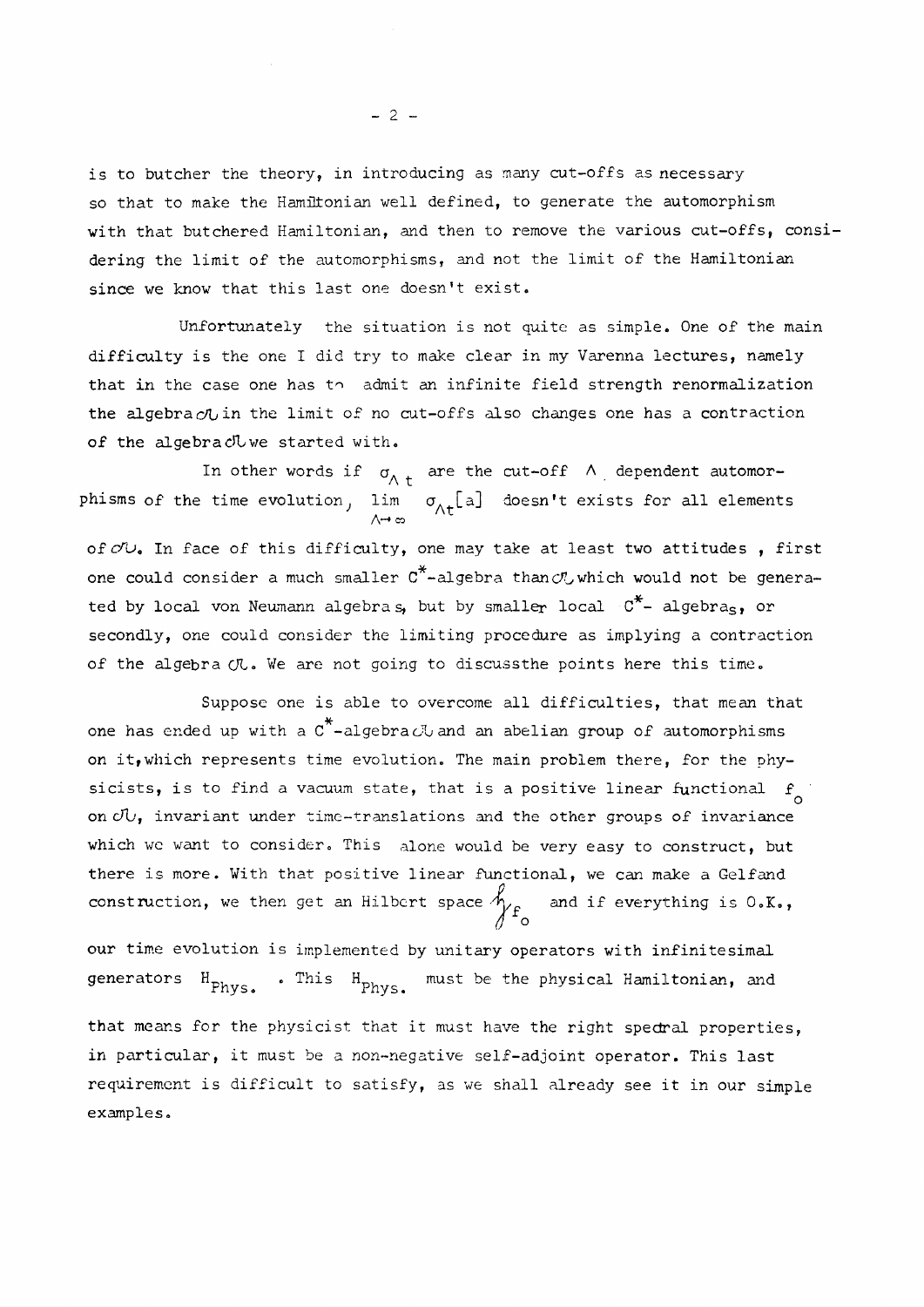We shall be obliged to introduce so called dressing transformation in order to be able to construct our vacuum functionals, but after so many words, to the work.

### § 2 • THE MODEL.

Let  $\cancel{p}(x)$  be a scalar neutral free field of mass m defined V  $\bigwedge$  is the free Hamiltonian  $\bigwedge$ 

$$
H_o = \frac{1}{2} \int {\{m^2 : \phi^2 : (x) + : \phi^2 : (x) + : (x \phi)^2 : (x) \}} d^s x
$$

$$
= \int \omega(\underline{k}) a^*(\underline{k}) a(\underline{k}) d^S \underline{k}
$$

with the usual rules and notations.

$$
\emptyset(\underline{x}) = \frac{1}{(2\pi)^{5}} \int \frac{d^{5}k}{(2\omega(\underline{k}))^{2}} \{a(\underline{k}) + a^{*}(-\underline{k})\} e^{\underline{i}\underline{k}\cdot\underline{x}}
$$
\n
$$
\hat{\emptyset}(\underline{x}) = \frac{i}{(2\pi)^{5}} \int \frac{d^{5}k}{(2\omega(\underline{k}))^{2}} \omega(\underline{k}) \{a^{*}(-\underline{k}) - a(\underline{k})\} e^{\underline{i}\underline{k}\cdot\underline{x}}
$$
\n
$$
[a(\underline{k}), a(\underline{k}^{*})] = [a^{*}(\underline{k}), a^{*}(\underline{k}^{*})] = 0 \{a(\underline{k}), a^{*}(\underline{k}^{*})\} = \delta(\underline{k}-\underline{k}^{*})
$$
\n
$$
\omega(\underline{k}) = (\underline{k}^{2} + m^{2})^{\frac{1}{2}}
$$

We want now to add to this  $H_0$  an interaction term  $H_1$  of the form

$$
H_{I} = \mu \int : \beta^{2} : (\underline{x}) \, d\underline{x} + \vartheta \int \Box : \beta^{2} : (\underline{x}) \, d\underline{x}
$$
  
\n
$$
= \mu \int \frac{d}{2\omega(\underline{k})} \{a(\underline{k})a(-\underline{k})+2a^{*}(\underline{k})a(\underline{k})+a^{*}(-\underline{k})a^{*}(\underline{k})\}
$$
  
\n
$$
= 2\vartheta \int d\underline{k} \omega(\underline{k}) \{a(\underline{k})a(-\underline{k})+a^{*}(\underline{k})a^{*}(-\underline{k})\} .
$$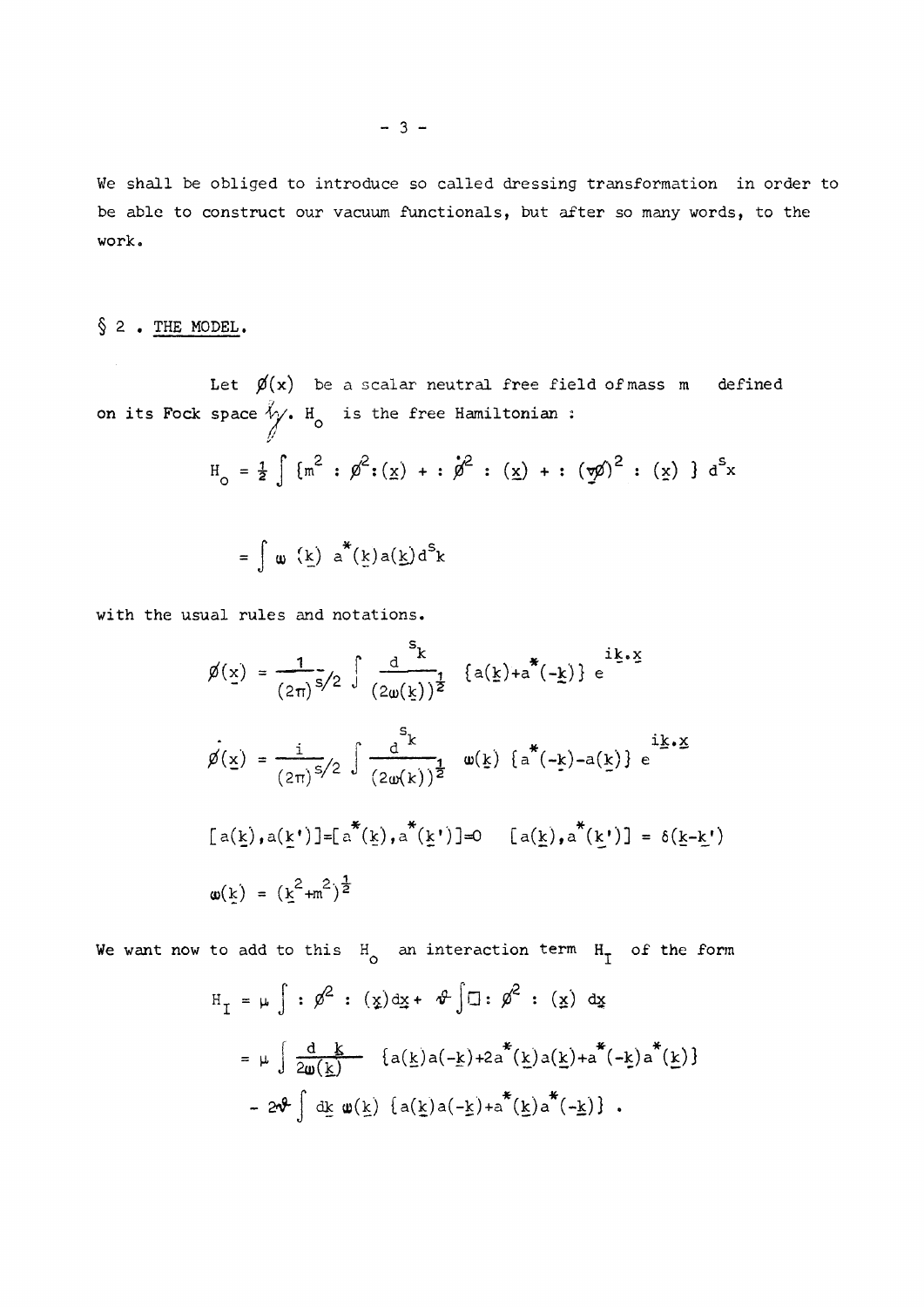It does not take long to any body to convince himself that the objects we did write as the parts of  $H$ <sub>I</sub> are in fact not defined as operators on  $R$ or rather,that only the zero vector belongs to their domain. What happens in the case of  $H_0$  is that the ambiguities cancel between the different terms, and this precisely because the mass m<sup>2</sup> appearing in front of the first term is exactly the mass m<sup>2</sup> entering the  $\omega(\underline{k})$  in the definition first term is exactly the mass mass m. entering the use  $\mathcal{L}(\mathbf{r})$  in the definition of the definition of  $\mathbf{r}$ 

of the field. Hamiltonian  $H_0 + H_T$  should correspond to a theory with a mass  $m' = (m^2 + 2\mu)^{\frac{1}{2}}$  and a field amplitude proportional to  $(1+4\sqrt{m})^{\frac{1}{2}}$ , instead of being proportional to one. For these reasons, these two terms are respectively called

To follow our general program, the first thing to do is to butcher  $H_T$  sufficiently so that to make every thing well defined. We could but cher Hj sufficiently so that to make every thing well defined. We could define the top well defined. We co

$$
H_{I\alpha} = \mu \int : \beta^2 : (x) f_{\alpha}(x) dx + \vartheta \int (E : \beta^2 : (x)) f_{\alpha}(x) dx
$$

but this is not enough, as we can see in applying the first term to the vacuum ; we get

$$
\|\int : \rho^{2} : (\underline{x}) f_{\alpha}(\underline{x}) d^{S} x \ |0\rangle\|^{2} \sim \int \frac{d^{S} k_{1} d^{S} k_{2}}{\omega(k_{1}) \omega(k_{2})} \quad |\widetilde{f}_{\alpha}(k_{1} + k_{2})|^{2}
$$

which diverges for  $s \geq 2$  , even if  $\left(\begin{array}{c}f^{\prime}\\f^{\prime}\end{array}\right)$   $f^{\prime\prime}$  are same remains true if we take any vector with a finite number of particles.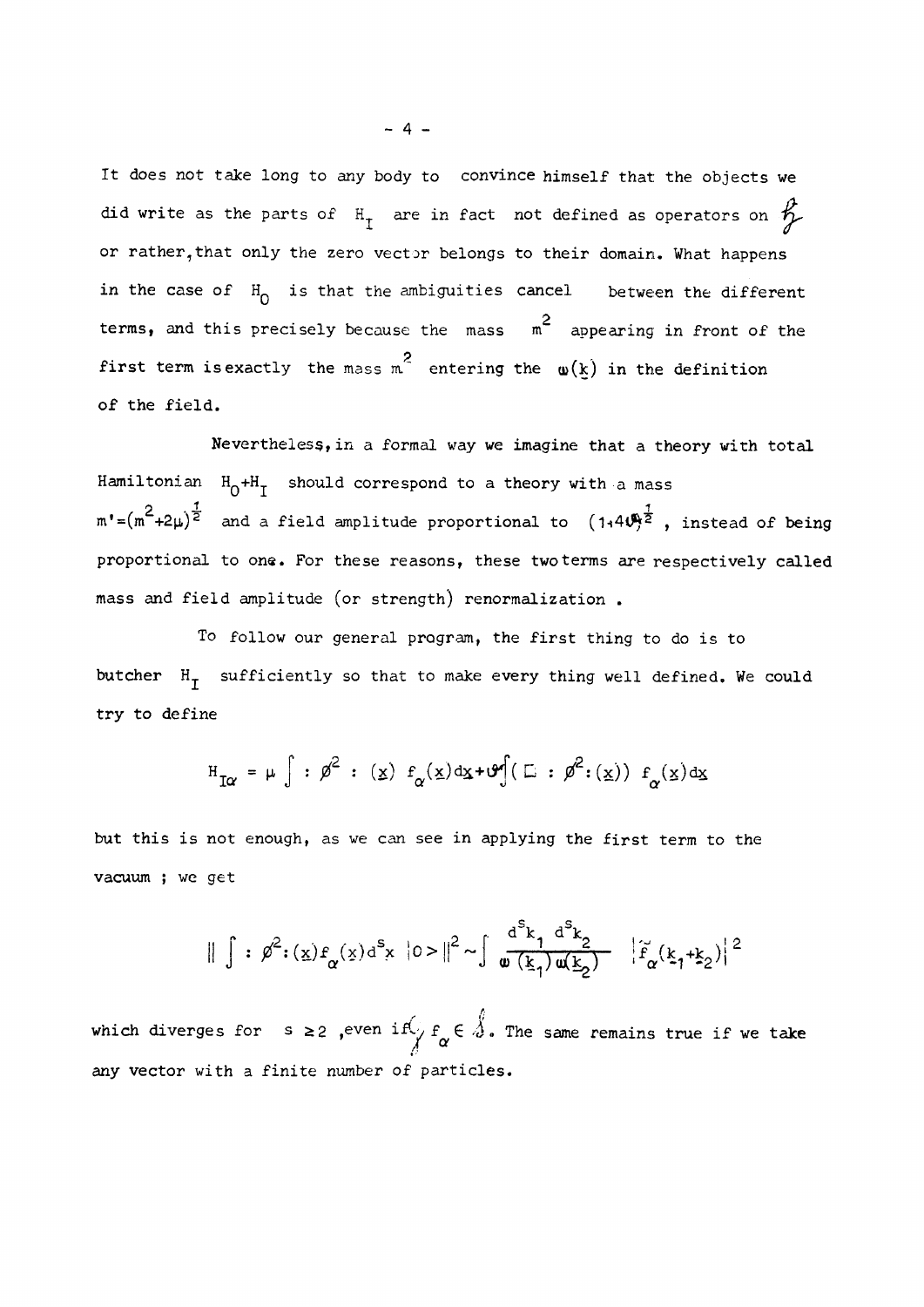We shall therefore put

$$
H_{\mathbf{1}\alpha,\beta} = \mu \int f_{\alpha}(\underline{x}) \varphi_{\beta}(\underline{y}) : \quad \cancel{\beta}(\underline{x}+\underline{y})\cancel{\beta}(\underline{x}-\underline{y}) : d\underline{x}d\underline{y}
$$
\n
$$
+ \mathcal{F}\int f_{\alpha}(\underline{x}) \varphi_{\beta}(\underline{y}) \Box_{x} : \cancel{\beta}(\underline{x}+\underline{y})\cancel{\beta}(\underline{x}-\underline{y}) : d\underline{x}d\underline{y}
$$

 $H_{\alpha}$   $_{\beta}$  =  $H_{\alpha}$  +H  $_{\tau}$   $_{\alpha}$   $_{\beta}$  , and in order to be completely explicities

 $\mathfrak{D}$ 

$$
f_{\alpha}(\underline{x}) = \overline{n} e
$$
\n
$$
f_{\alpha}(\underline{x}) = \overline{n} e
$$
\n
$$
f_{\alpha}(\underline{x}) = \overline{n} e
$$
\n
$$
f_{\alpha}(\underline{x}) = \left(\frac{1}{\pi}\right)^{s/2} \sum_{i=1}^{s} \frac{1}{\sqrt{\beta_i}} e^{-\frac{\overline{x}_i^2}{\beta_i}} \frac{\underline{x}_i^2}{\frac{\beta_i}{\beta_i} - \frac{\underline{i}n}{\beta_i}} \sum_{i=1}^{s} \delta(x_i)
$$

It is clear that in order to compute emplicitely the automorphism, the only thing we need to know is the

$$
a(p,t) = \lim_{\{\alpha : \beta, \{\beta : \beta - 0\}} a_{\alpha_i, \beta_i} (p,t) = \lim_{\alpha \to 0} e^{-iH_{\alpha, \beta} t} a(p) e^{-iH_{\alpha, \beta} t}
$$

Using methods developped in  $\begin{bmatrix} 1 \end{bmatrix}$ , one shows that the limit exists in the strong topology and that the answer is

$$
a(p,t) = A_{1}(p,t)a(p) + A_{2}(p,t)a^{*}(-p)
$$

with

$$
A_{1}(\underline{p},t)=\frac{1}{4}\left\{(1-\frac{\omega(1+4\upsilon)}{\Omega})[1-\frac{\omega}{\Omega}(1-4\upsilon+ \frac{2\mu}{2})]e^{\frac{i\Omega t}{\Omega}}+(1+\frac{\omega(1+4\upsilon)}{\Omega})[1+\frac{\omega}{\Omega}(1-4\upsilon+ \frac{2\mu}{\omega})]e^{-i\Omega t}\right\}
$$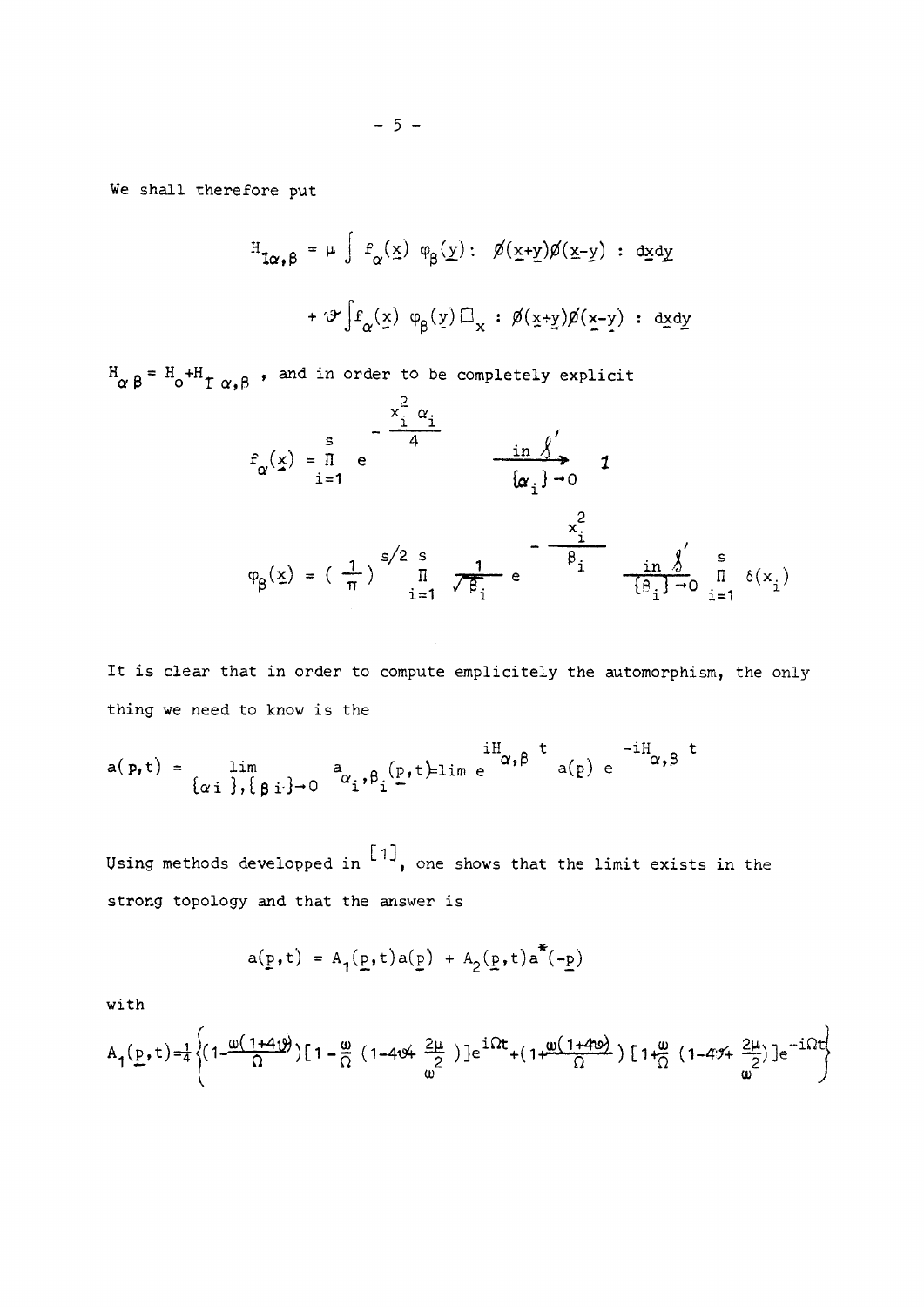$$
A_2(\underline{p},t) = -\frac{1}{4} \left\{ \left( 1 - \frac{\omega(1-4\psi)}{\Omega} \right) \left[ 1 + \frac{\omega}{\Omega} \left( 1 - 4\psi + \frac{2\mu}{2} \right) \right] e^{i\Omega t} + \left( 1 - \frac{\omega(1+4\psi)}{\Omega} \right) \left[ 1 - \frac{\omega}{\Omega} \left( 1 - 4\psi + \frac{2\mu}{2} \right) \right] e^{-i\Omega t} \right\}
$$

where  $\Omega = \omega^-(1+4,*)$ (1-4 $\mapsto$ +  $\frac{2\pi}{2}$ ) . We could also write  $\omega$  $A_q(p,t) = \cos \Omega t + i \frac{\omega}{\Omega} (1 + \frac{1\omega}{\Omega}) \sin \Omega t$  $\omega_{\parallel}$  $A_2(p,t) = i \frac{\omega}{\Omega} (4\sqrt{2} - \frac{\mu}{\omega}) \sin \Omega t$ 

We note that  $A^1$  and  $A^2$  are entire analytic functions in  $\mu$  and  $\vee$ . This is remarkable, since it implies an infinite radius of convergence for our automorphisms; remember that already in the case of a mass renormalization, the Green-functions expansions

$$
\frac{1}{p^{2}-m^{2}-2\mu+i0} = \frac{1}{p^{2}-m^{2}+i0} \sum_{n=0}^{\infty} \frac{(2\mu)^{n}}{(p^{2}-m^{2}+i0)^{n}}
$$

has a zero radius of convergence, as an element of  $\overline{\mathcal{N}}'(R^4)$  . (This remark is due to K. Hepp).

If we now define

$$
b(\underline{k}) = \frac{1}{2[\Omega\omega(1+4\upsilon)]^2} \left[ (\Omega+\omega(1+4\upsilon))a(\underline{k})+(\Omega-\omega(1+4\upsilon))a^*(-\underline{k}) \right]
$$

we can write, as for element of  $\int$ 

$$
\emptyset(\underline{x},t) = s - \lim_{\{\alpha_i\},\{\beta_i\}\to 0} e^{iH_{\alpha\beta}t} \phi(\underline{x}) e^{-iH_{\alpha\beta}t}
$$

$$
= \frac{\sqrt{1+4\omega}}{\sqrt{(2\pi)^{S}}} \int \frac{d^{S}k}{\sqrt{2\pi}} e^{-i\vec{k} \cdot \vec{x}} \{b(\vec{k})e^{-i\Omega t} + b^{*}(-\vec{k})e^{-i\Omega t} \}
$$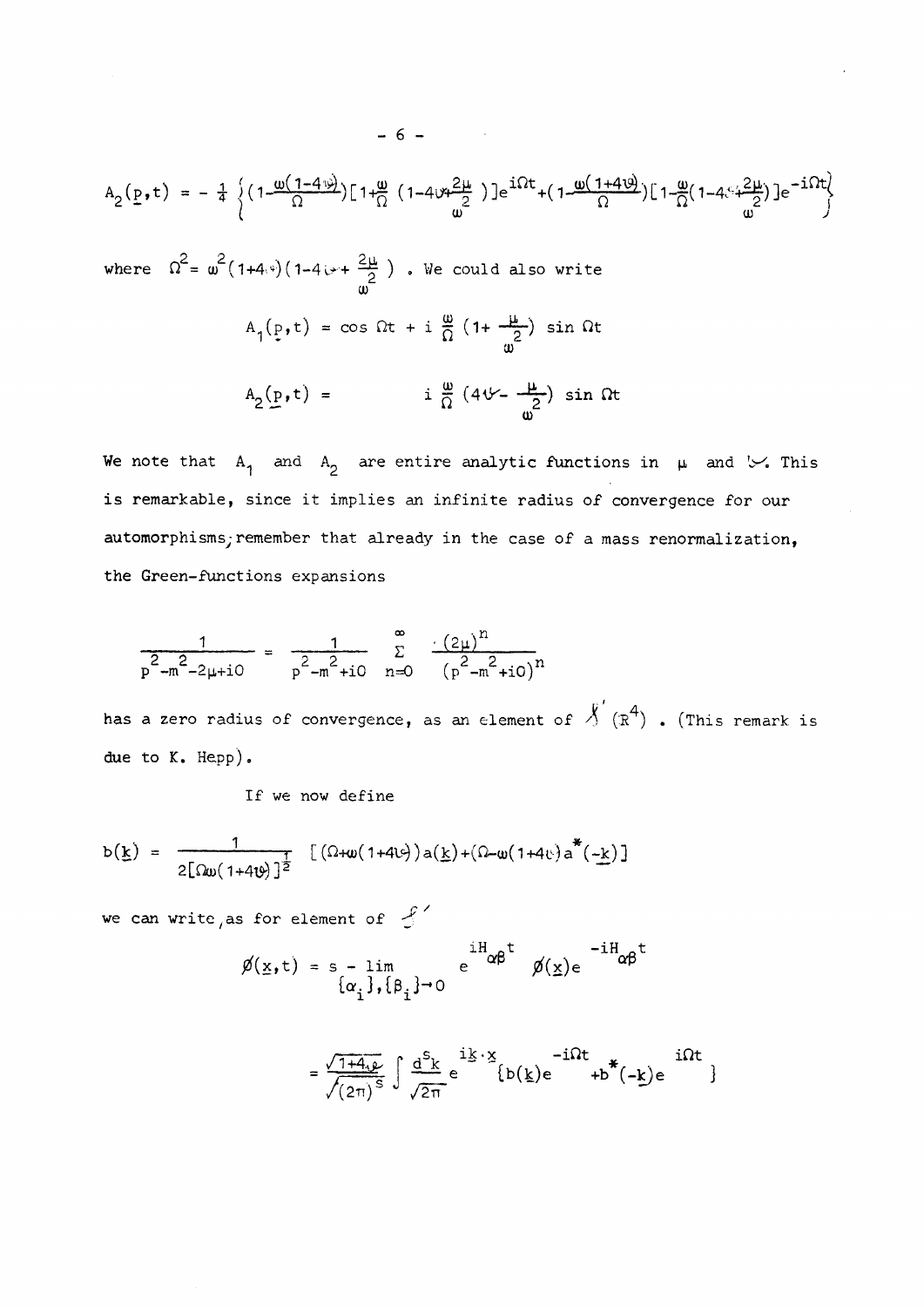The automorphism therefore represents a Bogoliubov -Valatin transformation, provided of course, that  $\Omega$  is real. It is easy to check that  $b(\underline{k})$  and  $b^{\pi}(k!)$  do satisfy the same commutation relations as the  $a(k)$  and  $a^*(\underline{k})$  .

#### $§$  3. THE VACUUM

We have now an algebra, on which the time evolution is given by a group of

automorphisms; we want to have a vacuum functional. If we take the vacuum vector  $\vert 0 \rangle$  of our original Fock-space , we would get for our 2-points function

$$
w_0^2 = \langle 0 | \cancel{p}(x, t) \cancel{p}(y, s) | 0 \rangle = \frac{(1 + 4\sqrt{v})}{(2\pi)^s} \cdot \frac{1}{4} \int \frac{d^5k}{2\pi(k)} \cdot \frac{1}{\sqrt{w(1 + 4\sqrt{v})}}
$$
  
. 
$$
\{ \left[ \Omega^2 - w^2 (1 + 4\sqrt{v})^2 \right] e^{-i\Omega(t+s)} e^{i\frac{k}{2}(x+y)}
$$

$$
+ [\Omega + w(1 + 4\sqrt{v})]^2 e^{-i\Omega(t-s)} e^{i\frac{k}{2}(x-y)}
$$

$$
+ [\Omega - w(1 + 4\sqrt{v})]^2 e^{+i\Omega(t-s)} e^{-i\frac{k}{2}(x-y)}
$$

$$
+ [\Omega^2 - w^2 (1 + 4\sqrt{v})^2] e^{+i\Omega(t+s)} e^{-i\frac{k}{2}(x+y)}
$$

This is obviously not the right answer, it is not even invariant under time translation. Making a big translation of the Borcher's type in a space-like direction gives nothing more, either we stay in the plane  $t = cte.,$  and nothing happens, or we have a small time like component and the expression oscillates.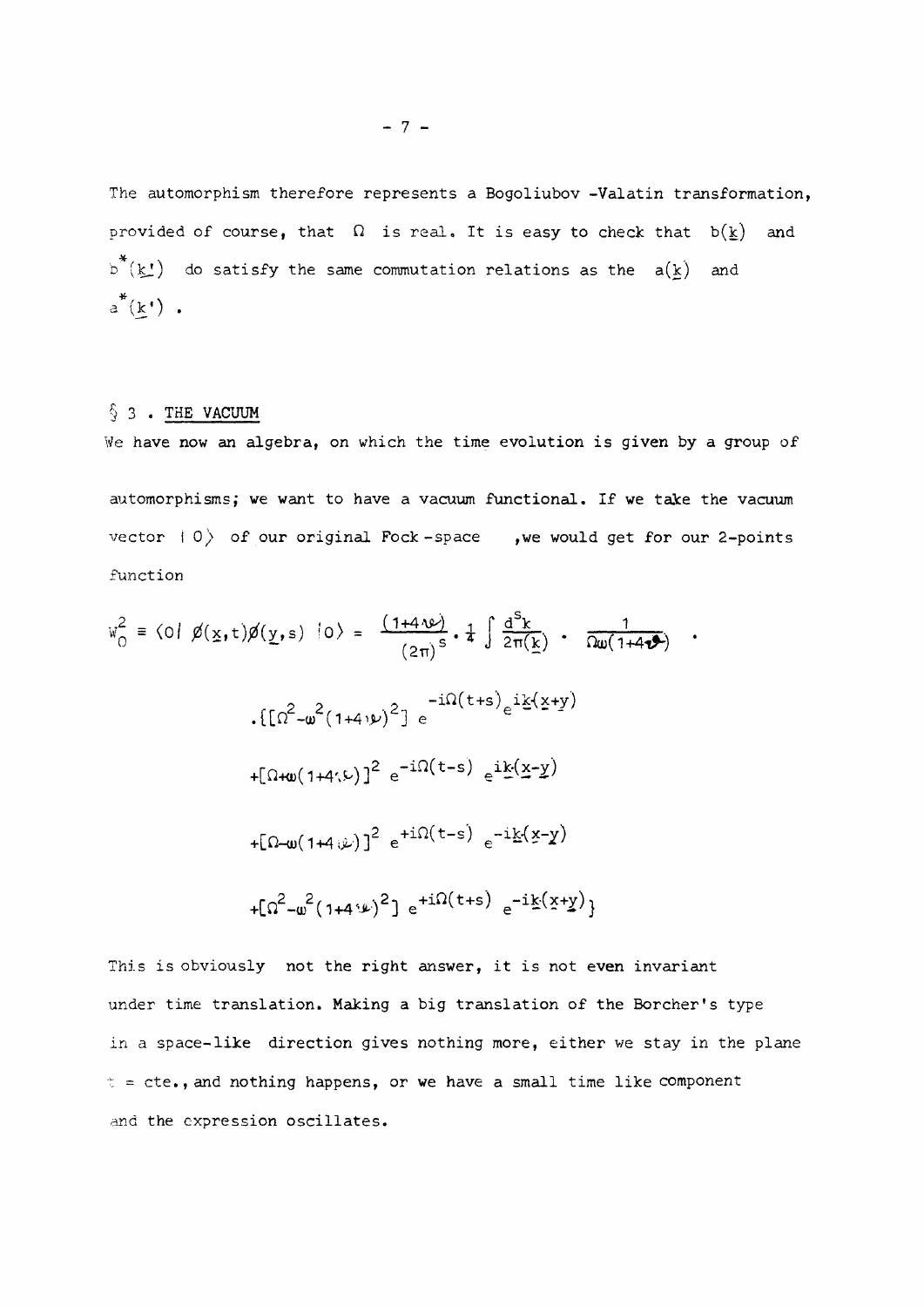The next thing to try is some kind of ergodic mean. We could define

$$
W^{2}(\underline{x}, t ; \underline{y}, s) = \lim_{T \to \infty} \frac{1}{2T} \int_{-T}^{+T} W_{0}^{2}(\underline{x}, t + \tau ; \underline{y}, s + \tau) d\tau
$$

and this simply make the first and fourth terms to drop. In this may one does indeed construct a linear invariant positive functional over the algebra cLand it is then possible to make the Gelfand construction.

The answer is, however, not satisfactory, because in the Hilbert space defined by the Gelfand construction, the energy will not be positive, as is apparent from the structure of the 2-points functions :

$$
w^{2}(x, t ; y, s) = \frac{(1+4\sqrt{v})}{(2\pi)^{s}} \cdot \frac{1}{4} \int \frac{d^{s}k}{2\Omega(k)} \cdot \frac{1}{\Omega w(1+4\sqrt{v})}
$$

$$
[\Omega+w(1+4\sqrt{v})]^{2}e^{-i\Omega(t-s)} e^{i\underline{k}(x-y)} + [\Omega-w(1+4\sqrt{v})]^{2} e^{i\Omega(t-s)}e^{-i\underline{k}(x-y)}]
$$

which apart from functions of  $k$  which are not the right ones, contains both positive and negative frequencies. Of course, the right answer would be  $\ddot{\phantom{0}}$ 

$$
\mathbf{w}^2(\mathbf{x}, t; \mathbf{y}, s) = \frac{(1+4\,\omega)}{(2\pi)^s} \int \frac{d^s \mathbf{k}}{2\Omega(\mathbf{k})} e^{-i\Omega(\mathbf{k}) (t-s)} e^{i\mathbf{k}(\mathbf{x}-\mathbf{y})}
$$

There exist of course the possibility of defining abstractly a vacuum functional, using fixed point theorems of the Markov-Kakutari type for instance. In practice this is of no use, since it is difficult to ensure that the functional will lead to a representation with positive energy.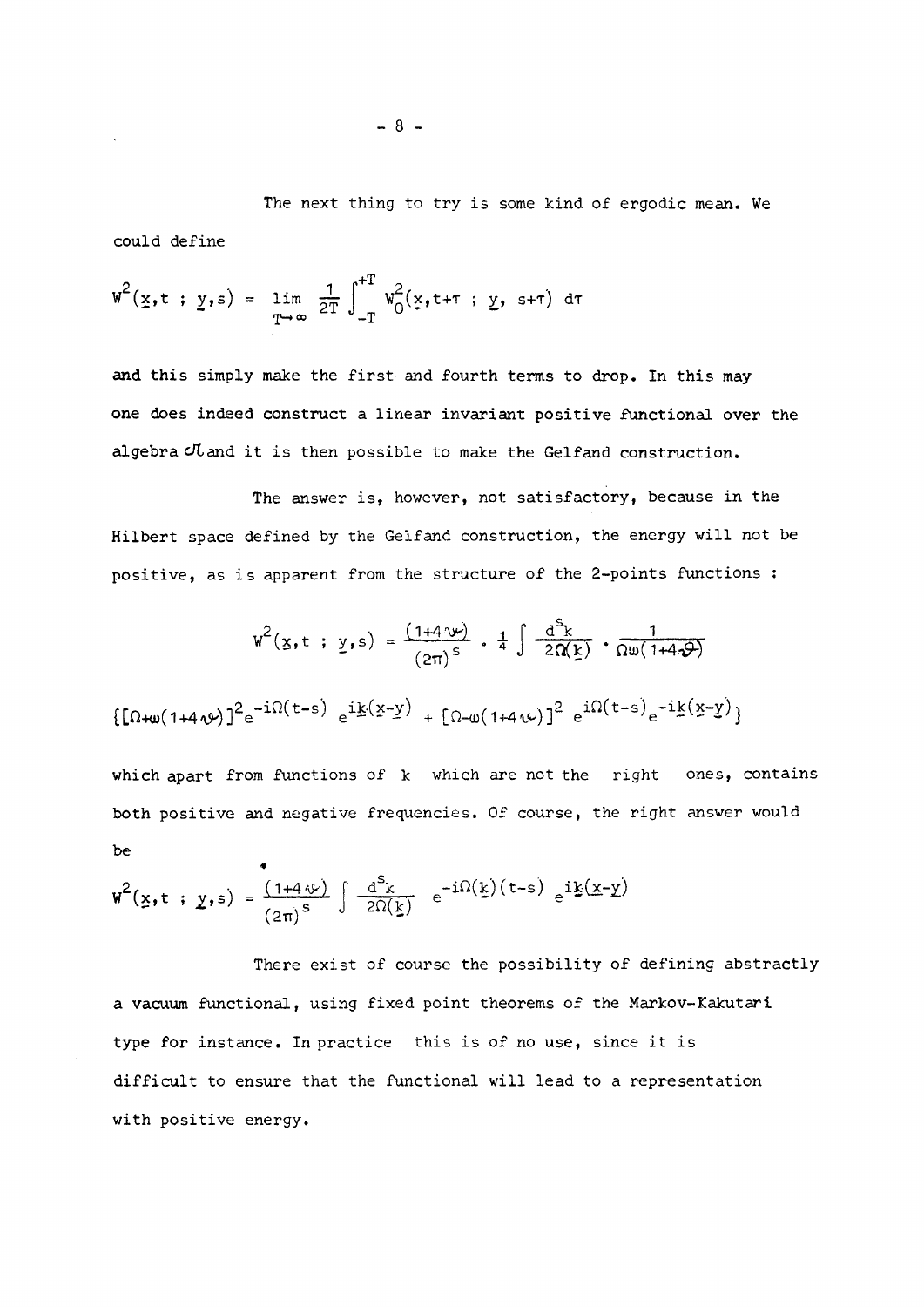Still an other possibility, is to look at what we shall call "formal vacuum states". One can prove that no vector of the original Fock space can generate a vacuum state, nor any density matrix. But we could try to find an "object"  $|\Omega\rangle$  such that  $b(\underline{k})|\Omega\rangle=0$  . If we try to write down  $\langle \Omega \rangle$  in the form  $\langle \Omega \rangle = \sum_{n=0}^{\infty} c_n |\psi_n \rangle$ , where the  $|\psi_n \rangle$  are n-particles states of the Fock space, one obtains, that  $\sum_{n=0}^{\infty} |c_n|^2 \psi_n |\psi_n\rangle \neq \infty$ ,

but there exist an answer. Now it is not convenient to work with infinite series, one more easily works with compact expressions. It turns out that one can write formally.

$$
|\Omega\rangle = \exp\left(\int f(\underline{k}) a^*(\underline{k}) a^*(-\underline{k}) d\underline{k}\right) |0\rangle \equiv T_0 |0\rangle
$$

where

$$
f(\underline{k}) = \frac{1}{2} \cdot \frac{\Omega - \omega(1 + 4\omega)}{\Omega + \omega(1 + 4\omega)}
$$

This expression is of course ill-defined, but here and in everything which follows, it is not difficult to make something rigorous out of it, so that in order to save time, we shall keep working with formal, but convenient, expressions .

It is easy to check that

$$
w^{2}(x,t; y,s) = (0|T_{0}^{*} \not\!{D}(x,t) \not\!{D}(y,s) T_{0}|0 \rangle \cdot (0|T_{0} T|0)^{-1}
$$

yields the correct two points function. This kind of formula remembers us of many other similar ones often encountered in field theory.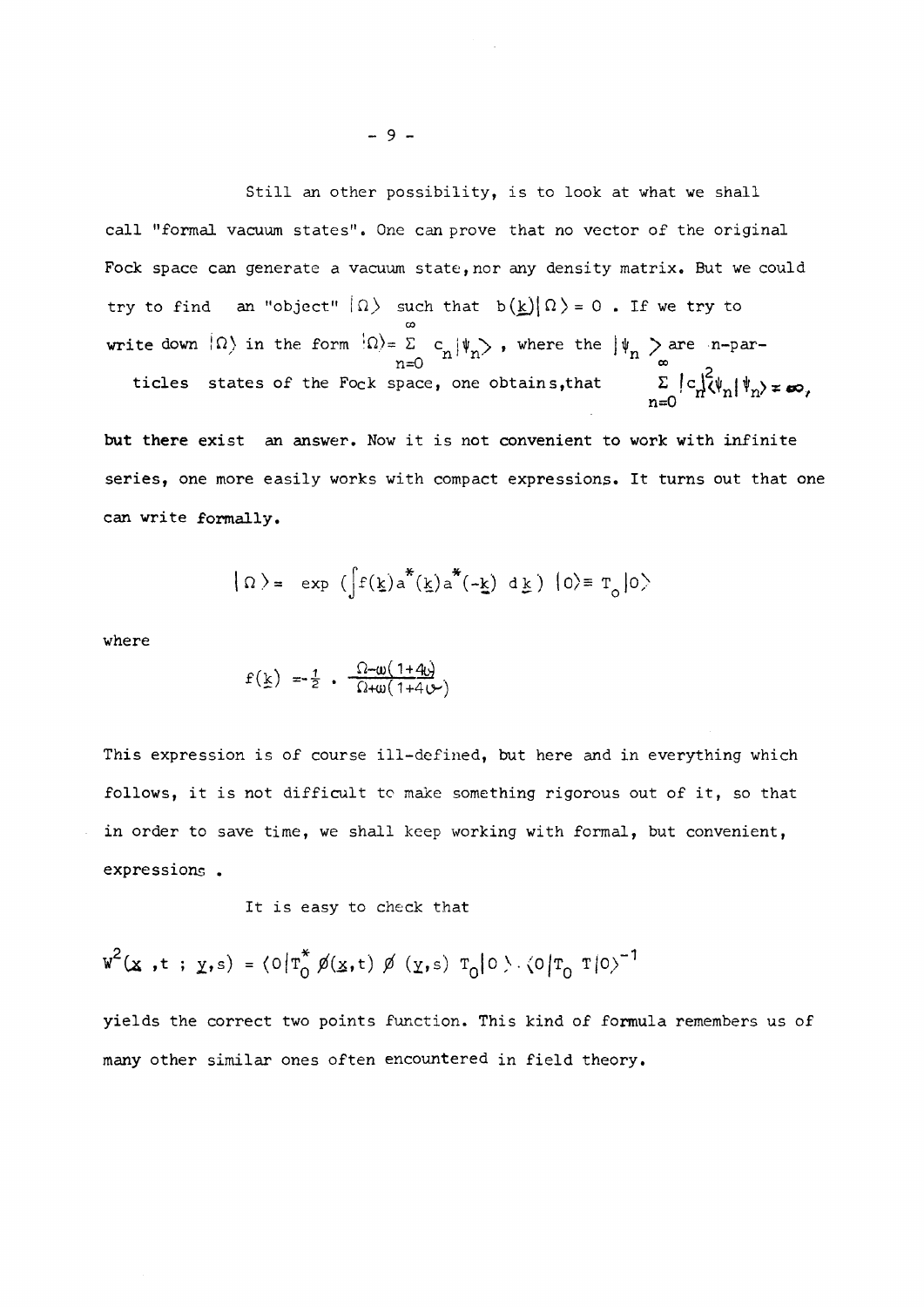$$
T | 0 \rangle \exp(\int f_1(\underline{k}) a^{\ast}(\underline{k}) a^{\ast}(-\underline{k}) + \int f_2(\underline{k})
$$
  
with 
$$
T = \exp(\frac{1}{2} \int_0^{\infty} \int \underline{k}) a^{\ast}(\underline{k}) a^{\ast}(-\underline{k}) + \int_0^{\infty} \int_2 (\underline{k}) a^{\ast}(\underline{k}) a(\underline{k}) + \frac{1}{2} \int_3^{\infty} \int \underline{k}) a(\underline{k}) a(-\underline{k}) + \int_0^{\infty} \int \underline{k} a^{\ast}(\underline{k}) a^{\ast}(\underline{k}) a(\underline{k})
$$

The solution is given by

$$
1 = \int_0^{F_1} \frac{dx}{\frac{\sqrt{1}}{2} + 2\sqrt[3]{2x+2\sqrt[3]{3}x^2}}, \quad f_2(\underline{k}) = 2\int f_1(\underline{p})\delta(\underline{p}+\underline{k})\delta(\underline{p}+\underline{k})\sqrt[3]{3(\underline{k})} \frac{dp}{d}
$$

Our solution  $T_0$  implies that H  $T_0$  | 0) = 0. This relation is in fact a much weaker requirement then the one of the existence of an intertwinning operator  $\mathcal{U}_b$ 

$$
H(U) = UH_0
$$

If we take T as ansatz for  $\mathcal{W}_p$ , we get the answer

$$
\mathcal{L} = \exp\left(\frac{\hat{\mathbf{y}}(k)}{2} a^*(\underline{k}) a^*(-\underline{k}) - \frac{\hat{\mathbf{y}}(\underline{k})}{2} a(\underline{k}) a(-\underline{k})\right)
$$
\n
$$
\frac{1}{2} \hat{\mathbf{y}}(k) = \tanh \frac{1}{2} \frac{\Omega - \omega(1 + 4\pi)}{\Omega + \omega(1 + 4\pi)}.
$$

with

which means that  $\mathcal W$  is formally unitary.

What is interesting to notice, is that since all Fock spaces are characterized by the field complitude and the mass, the "dressing" transformations of the form of  $\mathcal U$  map any Fock space onto any other one.